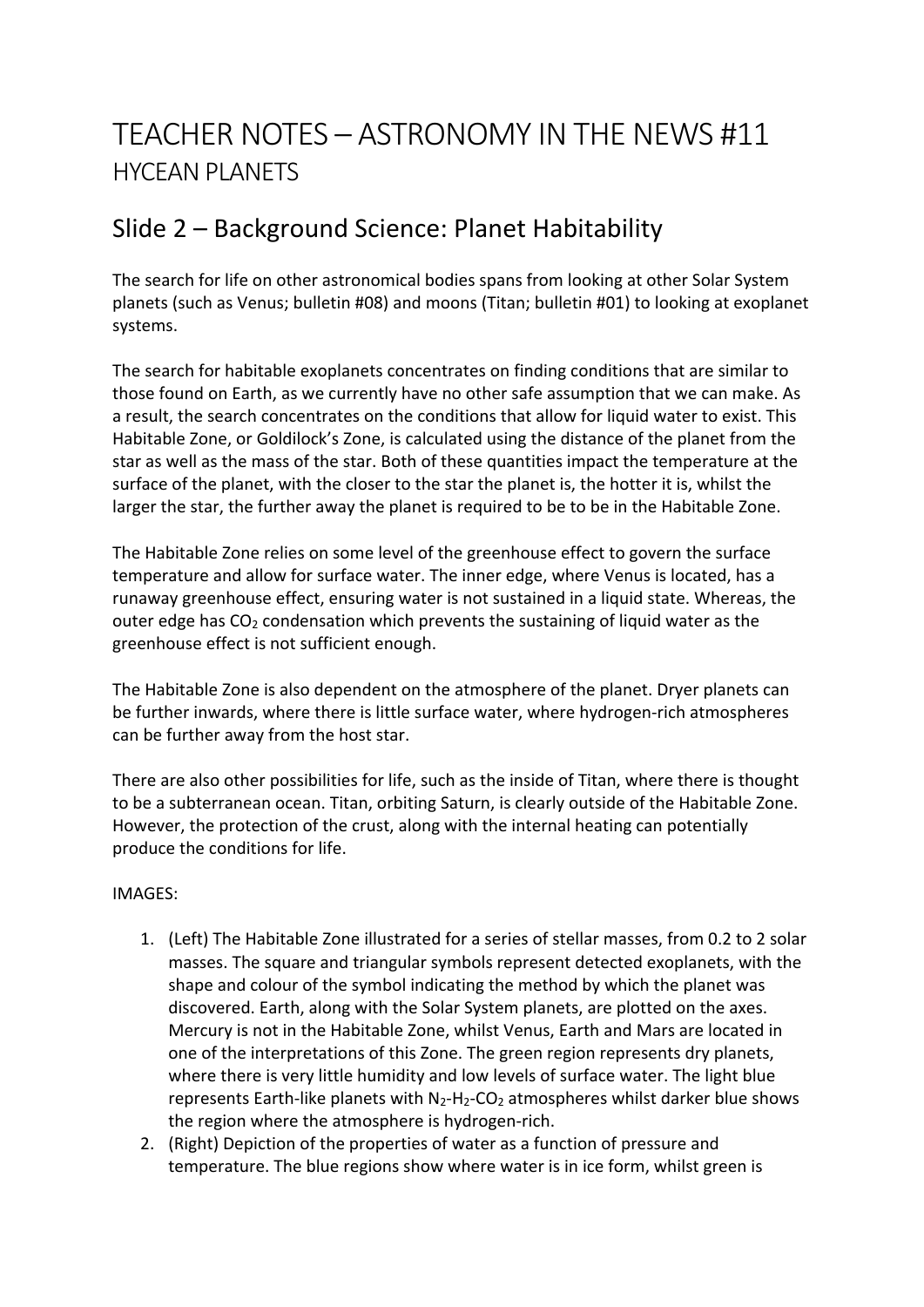liquid, and yellow is vapour. Venus, Earth and Mars are labelled, where Mars is at the triple-point, Earth is solidly in the liquid zone and Venus is in the vapour region.

### Slide 3: Hycean Planets

The vast majority of exoplanets detected are between 1 and 4 Earth radii. These planets are either named super-Earths or mini-Neptunes, with no solid consensus on a name. The fact that there is no Solar System analogue of these planets adds to the confusion over the names with predictions made on their composition, either rocky terrestrial or ice giants. To demonstrate this. All terrestrial planets have radii smaller than Earth, whilst the gas giants have Radii ratios, compared to Earth of 11.21, 9.45, 4.01, and 3.88 for Jupiter, Saturn, Uranus, and Neptune, respectively.

This paper identifies a potentially new population of planets called hyceans. These planets have hydrogen-rich atmospheres with a surface ocean underneath this atmosphere. They are too large to have rocky interiors, as they would have radii above 1.6-2 Earth radii and less than 4, i.e. Neptune.

These planets could have the correct conditions to sustain life, and they would have water mass fractions as high as 90%, with an equilibrium temperature of 500K, and an atmospheric pressure of 1000 bar. The habitable conditions would be found at the surface and would be similar to those found on Earth at 395K and 1000 bar.

There are obvious molecules that are indicators of life, such as  $O_2$ ,  $O_3$ , and CH<sub>4</sub> (methane). However, the complication with these species are that life originated on Earth before  $O<sub>2</sub>$  and O3 and methane is produced on Mars without life by a process called serpentinization. There are molecules which are definitely produced by metabolism, such as dimethysulfide (DMS), dimethyldisulfide (DMDS), methanehiol (CH<sub>3</sub>SH) and carbonysulfide (OCS). H<sub>2</sub>-rich atmospheres, such as hyceans, could show these molecules at a stronger rate than the rocky, interior planets like Earth. As a result, to detect life on exoplanets, it may be easier to detect these biomarkers with new telescopes, such as the James Webb Space Telescope or the Extremely Large Telescope in a much less-expensive way than the Earth-like planets. This both due to the abundances in the atmosphere and the larger planetary radii.

If these findings are proven to be true, we may be in a position to detect life in other planetary systems within the next 2-3 years.

The article that this resource is built off can be found here:

https://www.theguardian.com/science/2021/aug/26/mini-neptune-beyond-solar-systemmay-soon-yield-sign-life-hycean-exoplanet-cambridge-astronomer

A free, permanent version of the research paper that is described can be found here:

https://arxiv.org/abs/2108.10888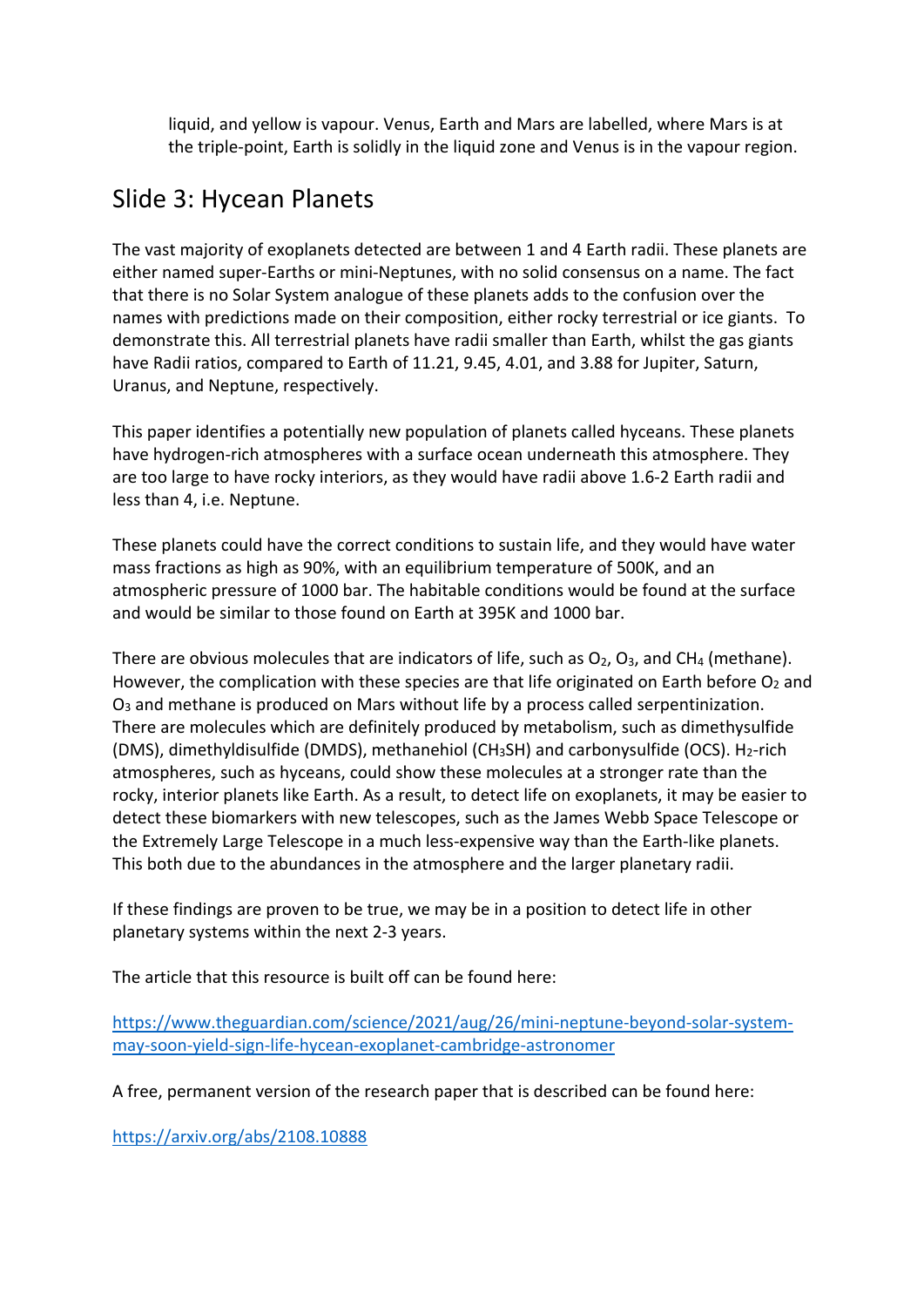#### IMAGES:

- 1. (Top left) Mass-radius plot of planets, with the hycean region indicated. The grey, green and brown dotted lines represent 100% Iron, 100% Silicate and Earth-like planets. An entire planet made out of water is the blue dashed line, whilst the cyan shaded region and red regions are the hycean planets and dark hycean planets. The dark hycean planets are those planets which are tidally locked, i.e. don't rotate, so the dayside is too hot for life, but the nightside would have suitable conditions for life. A sample of observed planets are plotted in this plane.
- 2. (Bottom left) Synthetic spectrum from a potential Hycean planet, K2-18b. The data points on the spectrum are synthesised observations using the James Webb Space Telescope. On this spectrum are the wavelengths of lines which are linked to biological and metabolic activity.
- 3. (Top right) Artist's impression of the James Webb Space Telescope which is expected to be launched in November 2021.
- 4. (Bottom right) The Habitable Zone for Hycean planets. This plot demonstrates that potentially habitable planets which are much larger than Earth can be found at similar orbits to that of Earth. The dark hycean region is indicated, whilst cold hyceans are also there. Cold hyceans are planets which have no irradiation from the host star, i.e. too far away from the star.

## Slide 4 – Activity: What can protect larger planets from stellar activity?

Stars, especially those which we have found planets around, tend to be more active than our Sun. This stellar activity includes coronal mass ejections, stellar winds and high UV flux, all of which erode the atmospheres of the nearby planets. This erosion would impact the planet's ability to sustain the conditions for life.

However, larger planets (i.e. larger than Earth) are slightly more protected from this effects. What reasons can the students think of for this? Three possible reasons are higher gravitational pull of the planet which stops the atmosphere escaping the planet, higher magnetic fields, which deflect the stellar winds as these winds are ionised, and thicker atmospheres, which protect from the UV flux of the stars.

| <b>Specification</b>                    | <b>Knowledge Point</b>                 |
|-----------------------------------------|----------------------------------------|
| <b>Pearson Edexcel Astronomy</b>        | 12.4, 12.5, 12.6                       |
| <b>Pearson Edexcel Physics</b>          | 5.13, 7.3                              |
| <b>Pearson Edexcel Chemistry</b>        | 2.1, 8.19, 8.26                        |
| <b>Pearson Edexcel Combined Science</b> | 2.1C, 8.19C, 8.26C, 5.13P              |
| <b>OCR Physics B</b>                    | 1.1.5, 6.5.1                           |
| <b>OCR Chemistry B</b>                  | 1.1.1, 1.1.4, 1.1.5, 1.1.8             |
| <b>OCR Combined Science B</b>           | C1.1.1, C1.1.4, C1.1.5, C1.1.8, P1.1.5 |

#### GCSE Specifications: